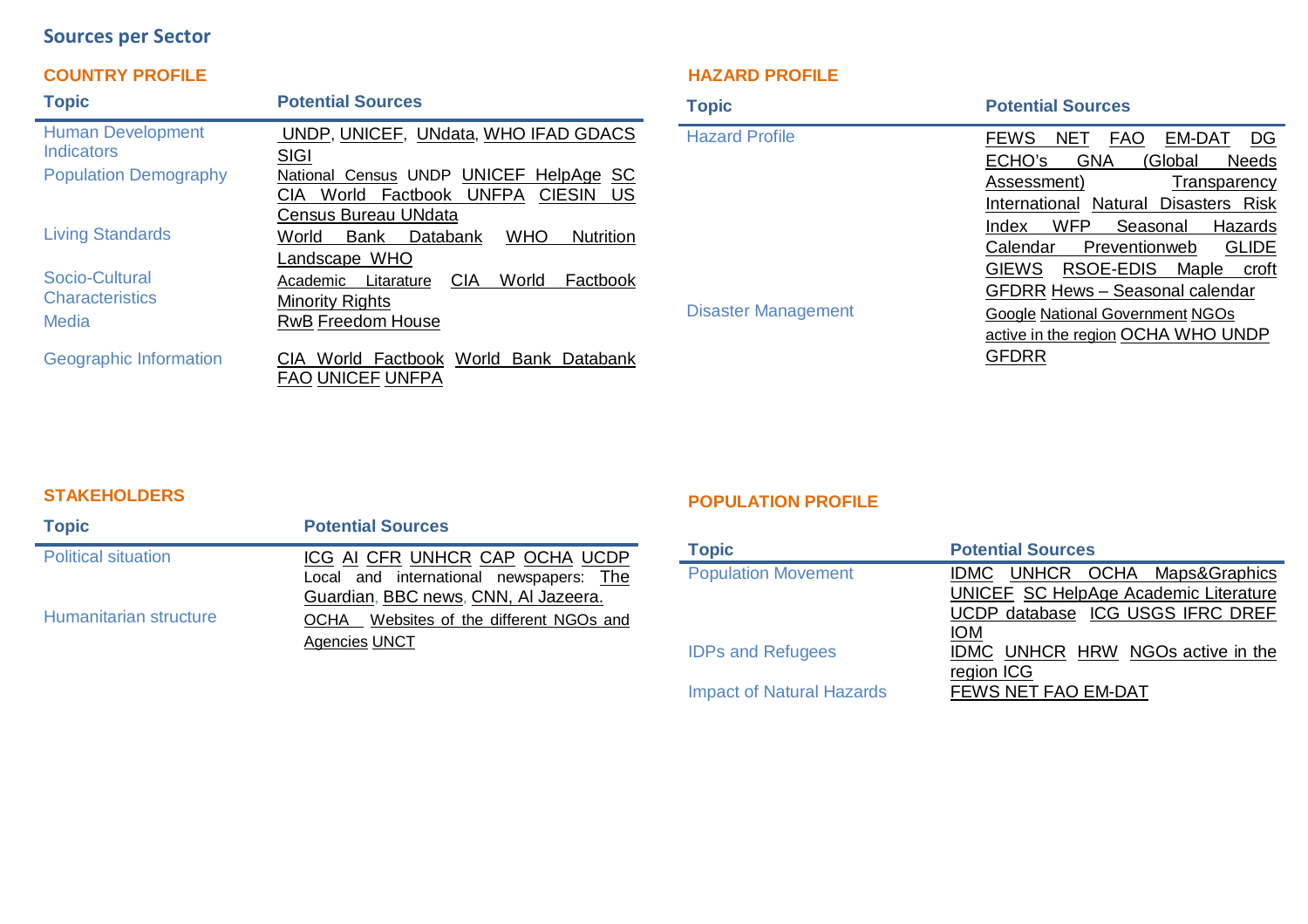### **FOOD SECURITY**

| <b>Topic</b>                 | <b>Potential Sources</b>                       |
|------------------------------|------------------------------------------------|
| <b>Food Security</b>         | Global hunger index GIEWS UN Standing          |
|                              | committee on Nutrition UNDP HDR IDMC           |
|                              | FEWSNet Livelihoods WFP Food security          |
|                              | WFP Seasonal<br>Hazard<br>reports<br>and       |
|                              | <b>Calendar FAO Statistics IFPRI</b>           |
| Economy                      | UNdata WHO IFAD National<br><b>UNDP</b>        |
|                              | Census World Bank Databank GIEWS               |
|                              | Mobile Active Food Economy Group               |
| <b>Markets</b>               | FEWS NET FAO FAOSTAT GIEWS FAO                 |
|                              | Country statistics IFPRI WFPVAM BDS            |
| Livelihoods                  | Bank Country Brief WFP Food<br>World           |
|                              | reports FEWSNet Livelihoods<br>security        |
|                              | <b>GIEWS USAID Foreign Agriculture Service</b> |
|                              | PopuStat FAO Statistics IFPRI Livelihoods      |
|                              | connect                                        |
| <b>Agricultural Calendar</b> | Hews - Seasonal calendar FAO                   |

#### **WASH**

| <b>Topic</b>                   | <b>Potential Sources</b>                                                                                                                                         |
|--------------------------------|------------------------------------------------------------------------------------------------------------------------------------------------------------------|
| <b>Water availability</b>      | UNICEF/WHO JMP World Bank Databank<br>WHO World Health Statistics 2011 WFP<br>Seasonal and Hazard Calendar CIA World<br><b>Factbook WHO CAP Appeal Documents</b> |
| Water usage                    | Amnesty International Human Rights Watch<br>UNICEF UNICEF/WHO JMP CAP Appeal                                                                                     |
| <b>Sanitation availability</b> | Documents<br>UNICEF/WHO JMP World Bank Databank<br>WHO World Health Statistics 2011 WFP                                                                          |
|                                | Seasonal and Hazard Calendar CIA World<br>Factbook WHO CAP Appeal Documents                                                                                      |
| <b>Sanitation usage</b>        | Amnesty International Human Rights Watch<br>UNICEF UNICEF/WHO JMP CAP Appeal<br>Documents                                                                        |

## **HEALTH and NUTRITION**

| <b>Topic</b>                                | <b>Potential Sources</b>                                         |
|---------------------------------------------|------------------------------------------------------------------|
| <b>Health</b><br><b>Service</b><br>/Service | <b>WHO</b><br><b>WHO</b><br><b>GHO</b><br>Global Health<br>Atlas |
| Coverage                                    | <b>UNICEF</b><br><b>MICS</b><br>Health<br>Demographic            |
|                                             | surveys World Health Statistics 2011 World                       |
|                                             | <b>Bank Databank</b>                                             |
| <b>Morbidity and Mortality</b>              | UNAIDS DHS WHO GHO WHO<br>Global                                 |
|                                             | Health Atlas DFID Malaria Country profiles                       |
|                                             | Communicable disease epidemiological                             |
|                                             | profile CAP Appeal Documents                                     |
| <b>Past Epidemics</b>                       | <b>IFRC ReliefWeb CDC WHO</b>                                    |
| <b>Maternal and Child Health</b>            | UNICEF UNFPA WHO                                                 |
| <b>Nutrition</b>                            | World Bank Databank FAO UNICEF MICS                              |
|                                             | <b>WHO</b><br><b>Nutrition</b><br>Country<br>Profile             |
|                                             | Demographic Health surveys Global health                         |
|                                             | facts                                                            |

## **SHELTER**

| <b>Topic</b>   | <b>Potential Sources</b>                             |
|----------------|------------------------------------------------------|
| <b>Housing</b> | <b>UNHCR IDMC National surveys Shelter</b>           |
| NFI            | Centre<br><b>UNHCR IDMC National surveys Shelter</b> |
|                | Centre                                               |
| Property       | National<br>surveys Shelter<br>Centre                |
|                | International Human Rights<br>Amnesty                |
|                | Watch CAP Appeal UNHCR IDMC                          |